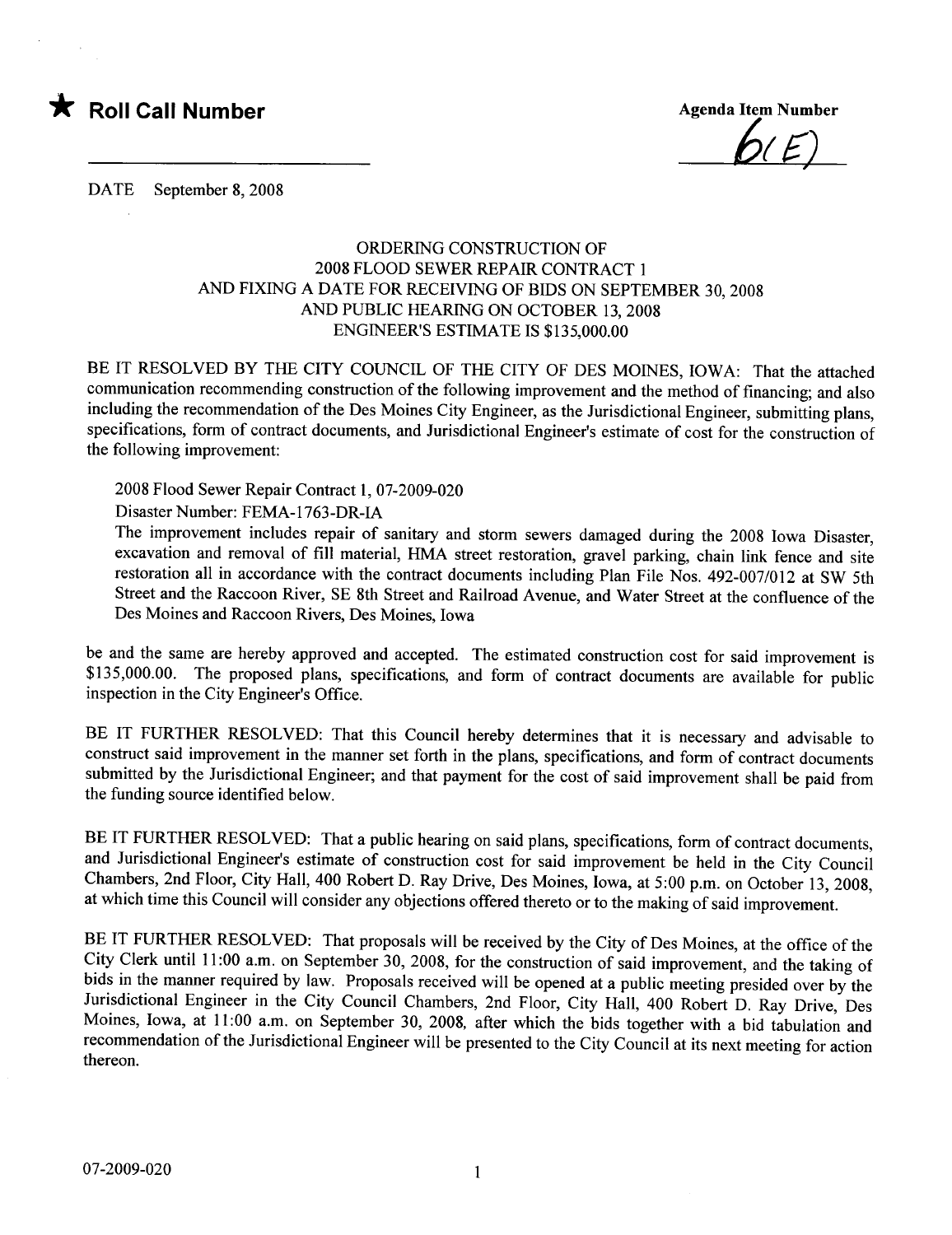\* Roll Call Number Agenda Item Number Agenda Item Number

DATE September 8, 2008

BE IT FURTHER RESOLVED: That an appropriate Notice to Bidders and Notice of Public Hearing for said improvement be published in the Des Moines Register as provided and directed by Chapter 26 and/or 314, Code of Iowa.

(City Council Communication Number  $\theta 8.536$  attached.)

Moved by to adopt.

;.

FORM APPROVED:

Kathleen Vanderpool Deputy City Attorney

**FUNDS AVAILABLE** Allen McKinley

Des Moines Finance Director

Funding Source: 8/9 Operating Budget, 2008 Storms Mitigation/ecovery, OPRI78, Being: This project is repair of infrastructure damaged during the2008 Iowa Disaster and is eligible under Disaster Number: FEMA-1763-DR-IA which is the Disaster Declaration for Public Assistance. Funding is 75% FEMA (\$ 10 1,250), 10% Iowa State Emergency Funds (\$13,500), and 15% Des Moines Local Match (\$20,250) being a transfer of\$13,350 in sanitary sewer funds from City-wide Sanitary Sewers, SAE054, Page Sanitary-5 of the 2008-2009 CIP and a transfer of \$6,900 in storm water utility funds from City-wide Storm Water Utility Projects, STE057, Page Storm Water-5 of the 2008-2009 CIP.

| <b>COWNIE</b><br>certify that at a meeting of the City Council, held on the<br><b>COLEMAN</b><br>above date, among other proceedings the above was<br><b>HENSLEY</b><br>adopted.<br><b>KIERNAN</b><br><b>MAHAFFEY</b><br>IN WITNESS WHEREOF, I have hereunto set my hand<br><b>MEYER</b><br>and affixed my seal the day and year first above<br><b>VLASSIS</b><br>written.<br><b>TOTAL</b><br><b>MOTION CARRIED</b><br><b>APPROVED</b> | <b>COUNCIL ACTION</b> | <b>YEAS</b> | <b>NAYS</b> | <b>PASS</b> | <b>ABSENT</b> | I, Diane Rauh, City Clerk of said City Council, hereby |  |  |  |
|----------------------------------------------------------------------------------------------------------------------------------------------------------------------------------------------------------------------------------------------------------------------------------------------------------------------------------------------------------------------------------------------------------------------------------------|-----------------------|-------------|-------------|-------------|---------------|--------------------------------------------------------|--|--|--|
|                                                                                                                                                                                                                                                                                                                                                                                                                                        |                       |             |             |             |               |                                                        |  |  |  |
|                                                                                                                                                                                                                                                                                                                                                                                                                                        |                       |             |             |             |               |                                                        |  |  |  |
|                                                                                                                                                                                                                                                                                                                                                                                                                                        |                       |             |             |             |               |                                                        |  |  |  |
|                                                                                                                                                                                                                                                                                                                                                                                                                                        |                       |             |             |             |               |                                                        |  |  |  |
|                                                                                                                                                                                                                                                                                                                                                                                                                                        |                       |             |             |             |               |                                                        |  |  |  |
|                                                                                                                                                                                                                                                                                                                                                                                                                                        |                       |             |             |             |               |                                                        |  |  |  |
|                                                                                                                                                                                                                                                                                                                                                                                                                                        |                       |             |             |             |               |                                                        |  |  |  |
|                                                                                                                                                                                                                                                                                                                                                                                                                                        |                       |             |             |             |               |                                                        |  |  |  |
|                                                                                                                                                                                                                                                                                                                                                                                                                                        |                       |             |             |             |               |                                                        |  |  |  |
|                                                                                                                                                                                                                                                                                                                                                                                                                                        |                       |             |             |             |               |                                                        |  |  |  |

Mayor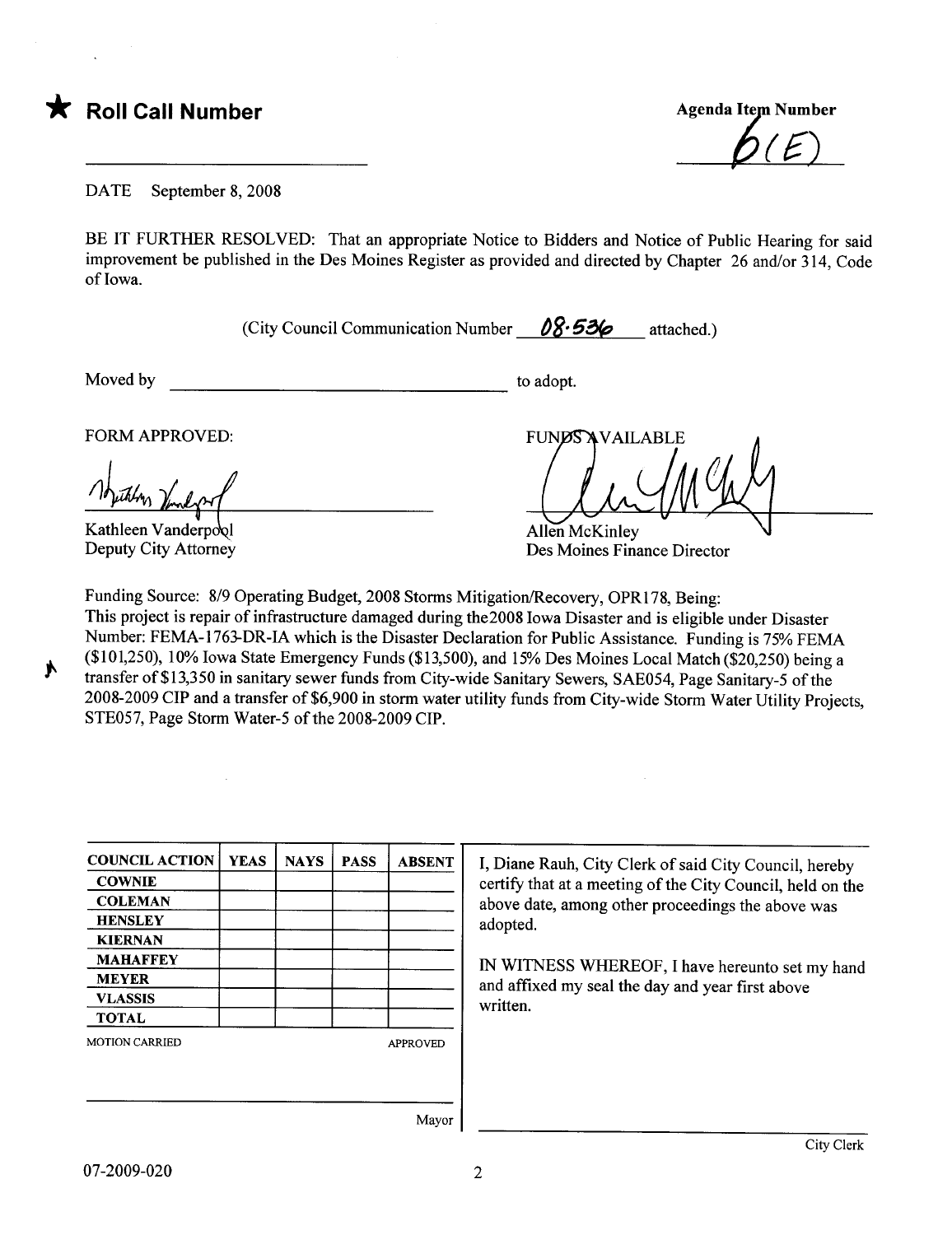

25-AUG-2008 Map \LOC\_MAP.DGN T:\ENG\Design\07\2009\020\Drawings\Loo.